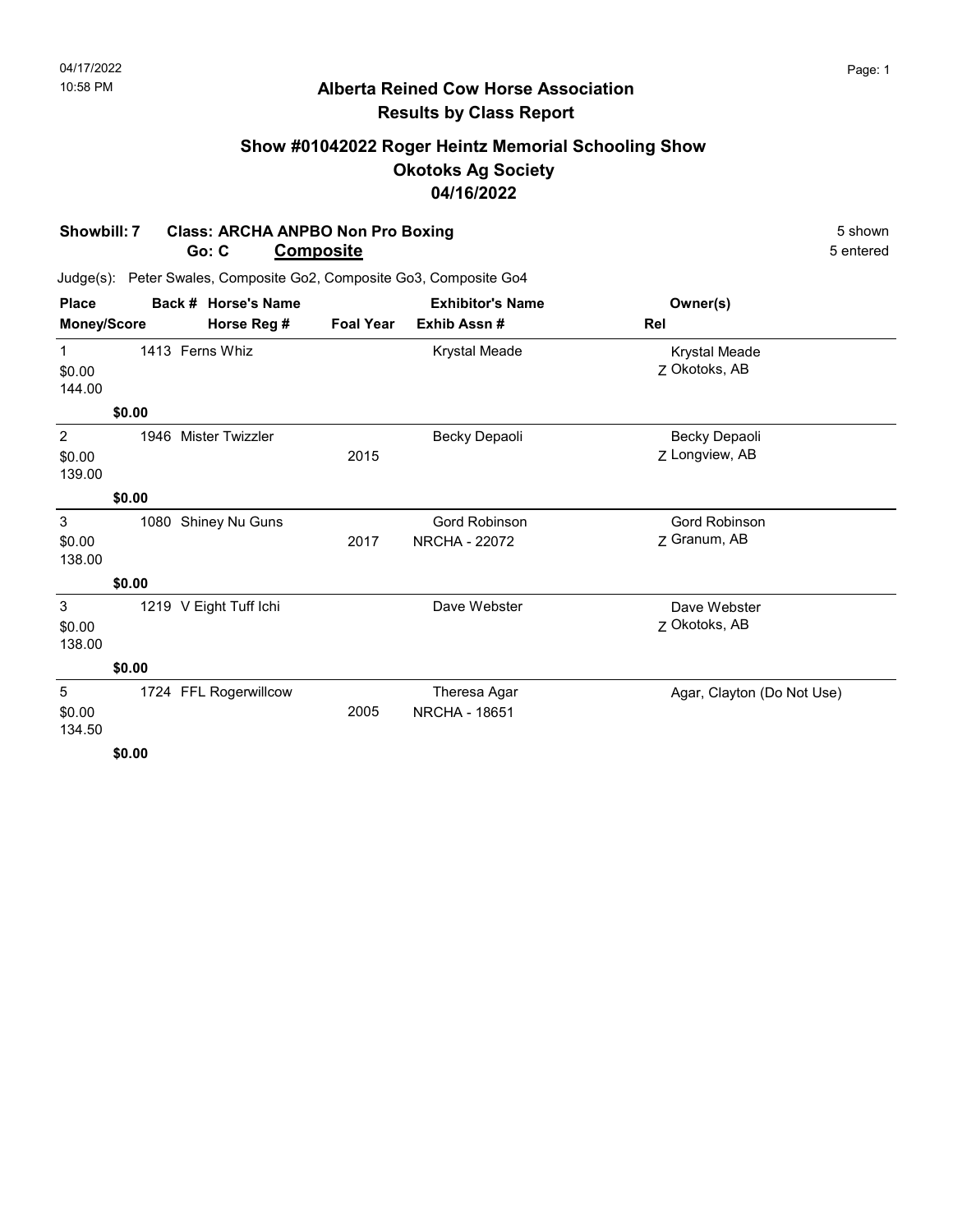# Show #01042022 Roger Heintz Memorial Schooling Show Okotoks Ag Society 04/16/2022

#### Showbill: 8 Class: ARCHA ANNPBO Limited Non Pro Boxing 10 Shown 10 shown Go: C Composite 10 entered

| <b>Place</b>                                  |        | Back # Horse's Name       |                  | <b>Exhibitor's Name</b>                    | Owner(s)                                   |
|-----------------------------------------------|--------|---------------------------|------------------|--------------------------------------------|--------------------------------------------|
| Money/Score                                   |        | Horse Reg #               | <b>Foal Year</b> | Exhib Assn #                               | Rel                                        |
| $\mathbf{1}$<br>\$0.00<br>142.00              |        | 1433 Haidas Genuine Peppy | 2022             | Nicole BD Smith                            | Bev Graham                                 |
|                                               | \$0.00 |                           |                  |                                            |                                            |
| $\boldsymbol{2}$<br>\$0.00<br>141.00          |        | 1017 Gin With A Lil Twist | 2010             | Leeanne Lote                               | Leeanne Lote<br>Z                          |
|                                               | \$0.00 |                           |                  |                                            |                                            |
| $\ensuremath{\mathsf{3}}$<br>\$0.00<br>138.50 |        | 1946 Mister Twizzler      | 2015             | Becky Depaoli                              | Becky Depaoli<br>Z Longview, AB            |
|                                               | \$0.00 |                           |                  |                                            |                                            |
| $\overline{\mathbf{4}}$<br>\$0.00<br>135.50   |        | 1496 Yahoo Casino Royalle |                  | Jacquie McArthur                           | <b>Mcarthur Stud Farm</b>                  |
|                                               | \$0.00 |                           |                  |                                            |                                            |
| $\sqrt{5}$<br>\$0.00<br>134.50                |        | 1129 Wanna Talk Money     | 2015             | <b>Ginny Monod</b><br><b>NRCHA - 21747</b> | <b>Clayton Hines</b><br>Rocky Rapids, AB   |
|                                               | \$0.00 |                           |                  |                                            |                                            |
| $\,6\,$<br>\$0.00<br>134.00                   |        | 1843 Jazz Time Darlin     | 2011             | <b>Bonnie Koetsier</b>                     | Dick Or Bonnie Koetsier                    |
|                                               | \$0.00 |                           |                  |                                            |                                            |
| $\overline{7}$<br>\$0.00<br>132.50            |        | 1219 V Eight Tuff Ichi    |                  | Dave Webster                               | Dave Webster<br>Z Okotoks, AB              |
|                                               | \$0.00 |                           |                  |                                            |                                            |
| $\overline{7}$<br>\$0.00<br>132.50            |        | 1505 MM Wimpys Boonlight  | 2017             | Jamie Lutz                                 | Jamie Lutz<br>Z                            |
|                                               | \$0.00 |                           |                  |                                            |                                            |
| $\boldsymbol{9}$<br>\$0.00<br>131.00          |        | 1333 Shining For Nu Chex  |                  | Joanne Peters                              | Joanne Peters<br>$\ensuremath{\mathsf{Z}}$ |
|                                               | \$0.00 |                           |                  |                                            |                                            |
| 10<br>\$0.00<br>129.00                        |        | 1474 Smartest Lena Dust   | 2013             | <b>Taylor Strome</b>                       | <b>Taylor Strome</b><br>Ζ                  |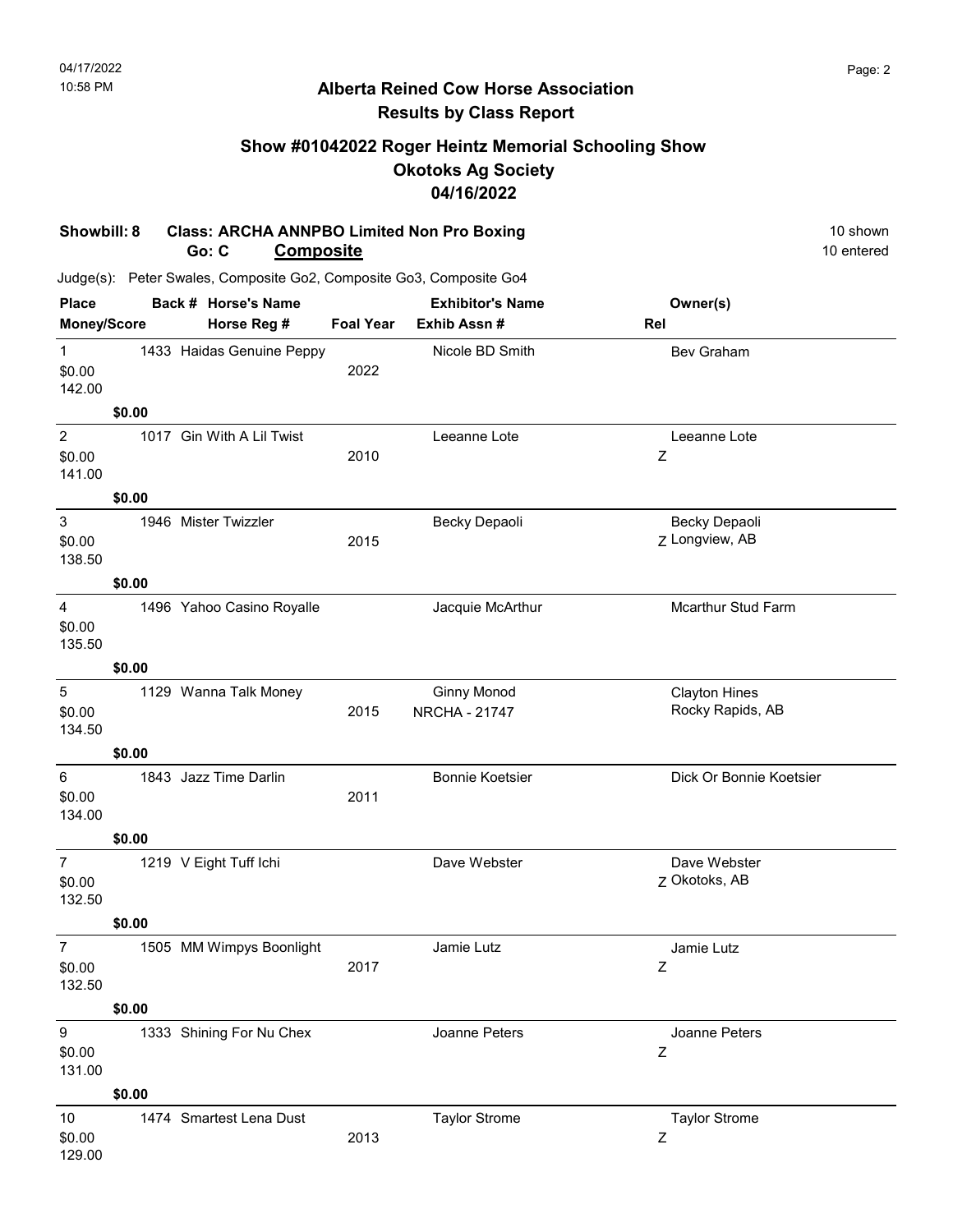# Show #01042022 Roger Heintz Memorial Schooling Show Okotoks Ag Society 04/16/2022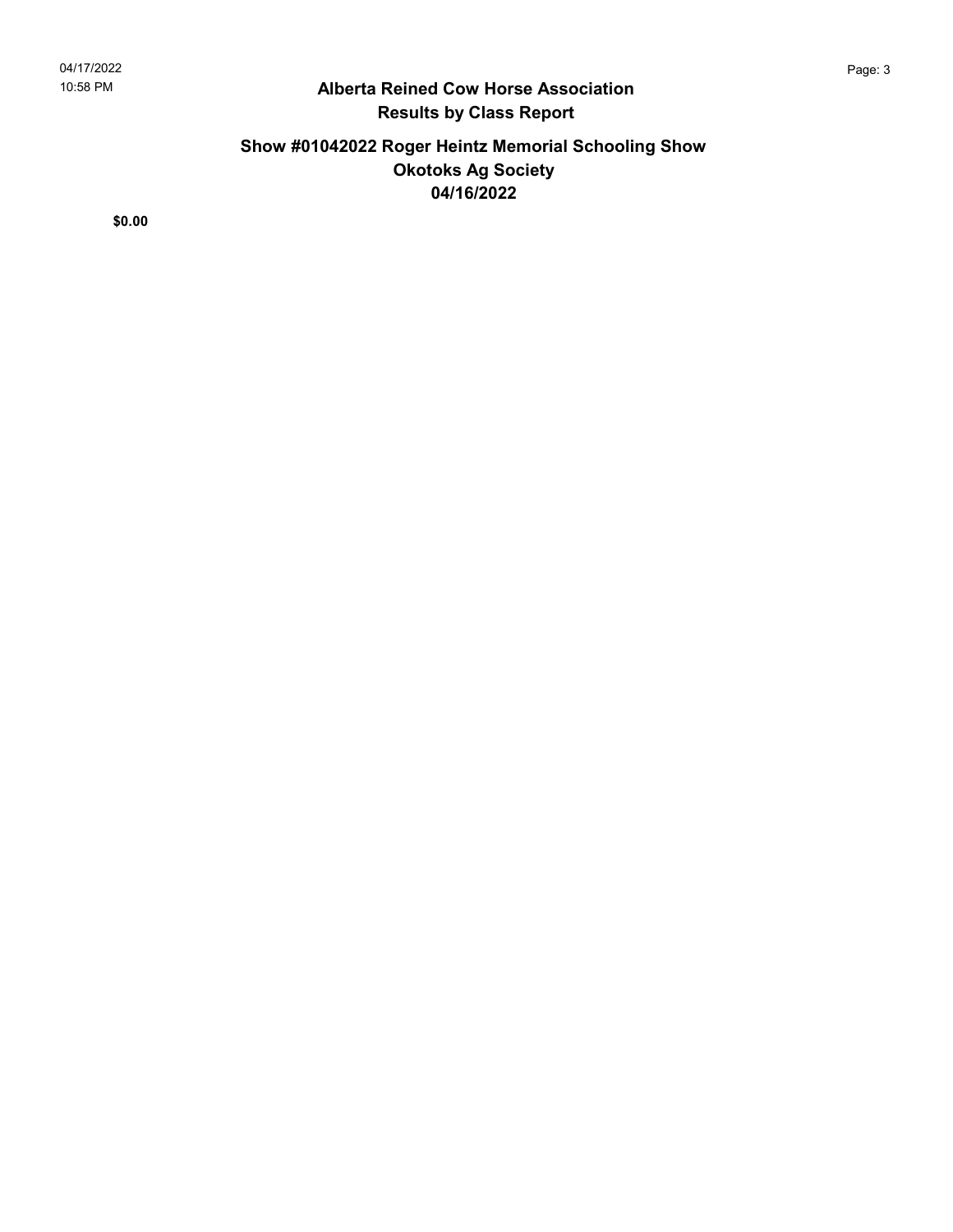# Show #01042022 Roger Heintz Memorial Schooling Show Okotoks Ag Society 04/16/2022

#### Showbill: 9 Class: ARCHA RHBO Ranch Hand Boxing 5 shown Go: C Composite 5 entered

| <b>Place</b>                     |        | Back # Horse's Name         | <b>Exhibitor's Name</b> |                      | Owner(s)                          |  |
|----------------------------------|--------|-----------------------------|-------------------------|----------------------|-----------------------------------|--|
| <b>Money/Score</b>               |        | Horse Reg #                 | <b>Foal Year</b>        | Exhib Assn #         | Rel                               |  |
| $\mathbf{1}$<br>\$0.00<br>141.50 |        | 1424 Budlights Rachel       | 2016                    | Jerry Sawley         | Katie Harvie<br>Nanton, AB        |  |
|                                  | \$0.00 |                             |                         |                      |                                   |  |
| 2<br>\$0.00<br>134.50            | 1479   | Made Especiallyflashy       | 2019                    | Shaelynn Enders      | Gord Robinson<br>Granum, AB       |  |
|                                  | \$0.00 |                             |                         |                      |                                   |  |
| 3<br>\$0.00<br>132.00            | 1058   | Little Daniel Boon          |                         | <b>Chantal Meyer</b> | Taite Meyer<br>Lethbridge, AB     |  |
|                                  | \$0.00 |                             |                         |                      |                                   |  |
| 3<br>\$0.00<br>132.00            | 1741   | <b>Genuine Pretty Peppy</b> |                         | Paula Hornick        | Paula Hornick<br>Ζ                |  |
|                                  | \$0.00 |                             |                         |                      |                                   |  |
| 5<br>\$0.00<br>69.50             | 1332   | Madam Justice Pepto         | 2017                    | Marilyn Anderson     | Marilyn Anderson<br>Z Calgary, AB |  |
|                                  | \$0.00 |                             |                         |                      |                                   |  |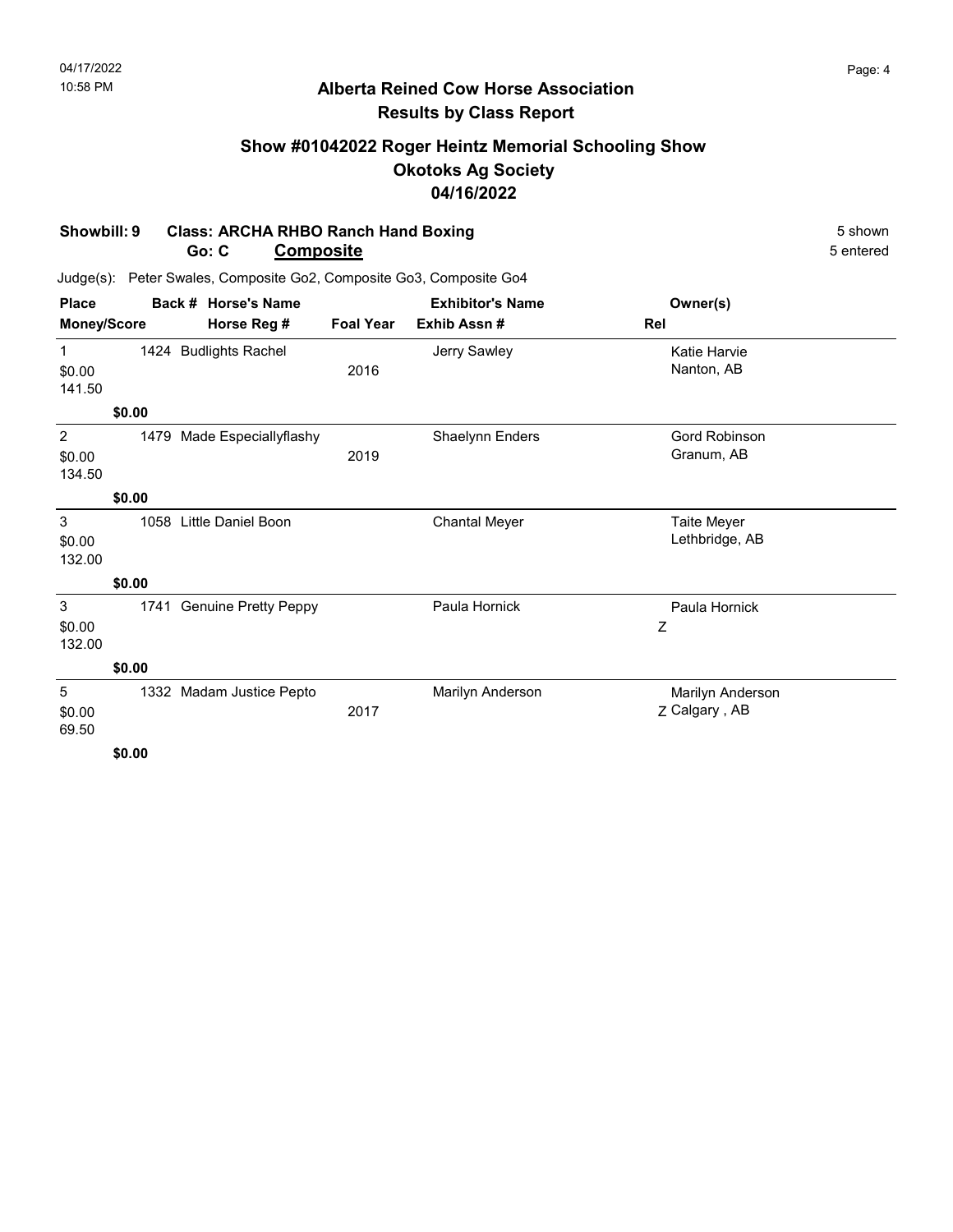# Show #01042022 Roger Heintz Memorial Schooling Show Okotoks Ag Society 04/16/2022

|                                                                     | Class: ARCHA AYBO Youth Boxing (18 and under)<br><b>Showbill: 10</b><br><b>Composite</b><br>Go: C |                           |                  |                         |                                 |  |
|---------------------------------------------------------------------|---------------------------------------------------------------------------------------------------|---------------------------|------------------|-------------------------|---------------------------------|--|
| Judge(s): Peter Swales, Composite Go2, Composite Go3, Composite Go4 |                                                                                                   |                           |                  |                         |                                 |  |
| <b>Place</b>                                                        |                                                                                                   | Back # Horse's Name       |                  | <b>Exhibitor's Name</b> | Owner(s)                        |  |
| <b>Money/Score</b>                                                  |                                                                                                   | Horse Reg #               | <b>Foal Year</b> | Exhib Assn#             | Rel                             |  |
| 1<br>\$0.00<br>141.50                                               |                                                                                                   | 1511 Peppermint Patty     |                  | <b>Serenity Enders</b>  |                                 |  |
|                                                                     | \$0.00                                                                                            |                           |                  |                         |                                 |  |
| 2<br>\$0.00<br>139.50                                               | \$0.00                                                                                            | 1809 BSF Sophisticated Me | 2011             | Soleil Seitz            | Jennifer Soltys<br>Marwayne, AB |  |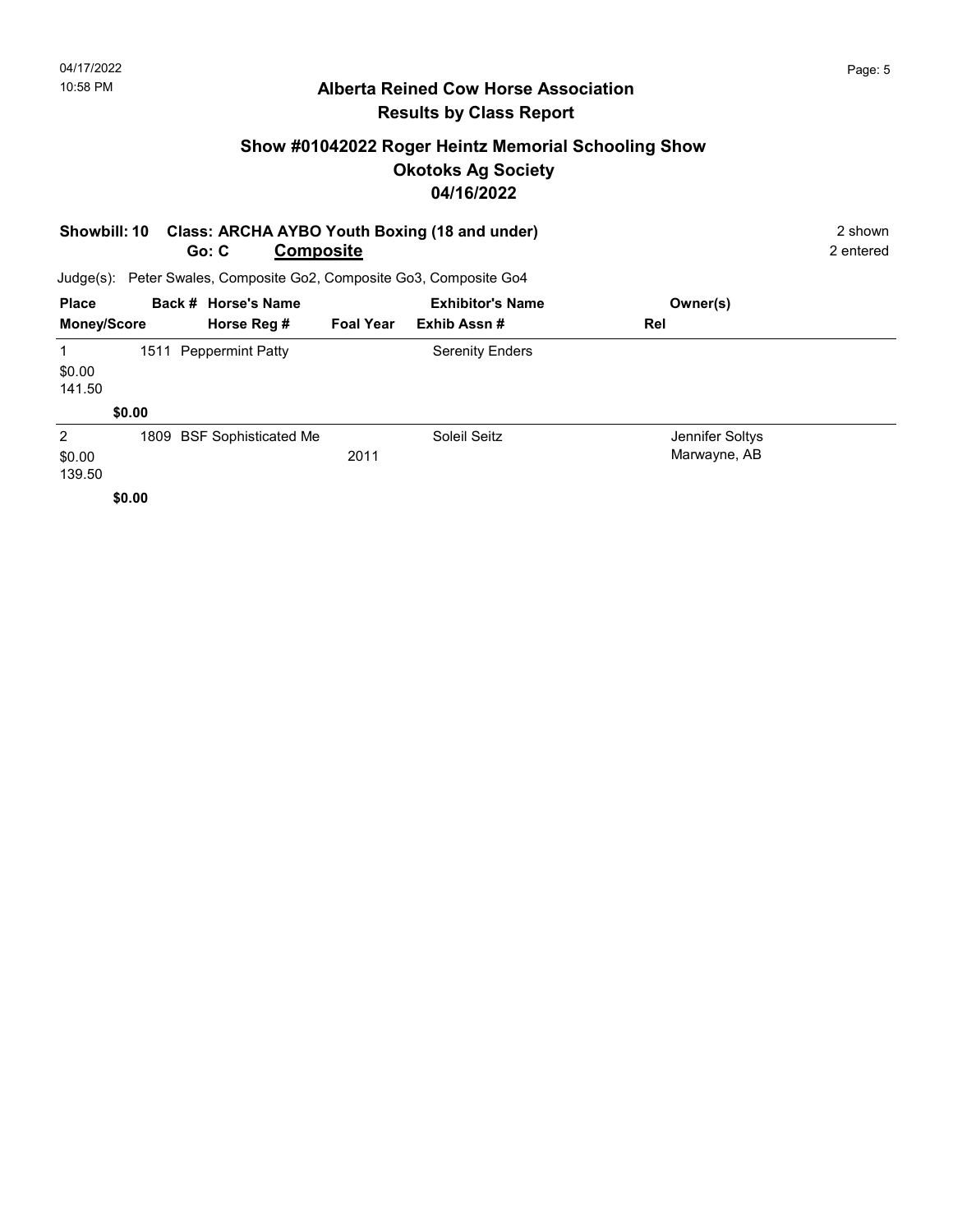# Show #01042022 Roger Heintz Memorial Schooling Show Okotoks Ag Society 04/16/2022

#### Showbill: 11 Class: ARCHA AYBO13 Youth Boxing 13 & Under 2 Shown 2 shown Go: C **Composite** 2 entered

| <b>Place</b>          |        | Back # Horse's Name     |                  | <b>Exhibitor's Name</b> | Owner(s)                              |
|-----------------------|--------|-------------------------|------------------|-------------------------|---------------------------------------|
| <b>Money/Score</b>    |        | Horse Reg #             | <b>Foal Year</b> | Exhib Assn#             | Rel                                   |
| 1<br>\$0.00<br>140.00 |        | 1307 Smart Black Royale | 2007             | <b>Taylor Myer</b>      | Spring Haven Ranches<br>Foothills, AB |
|                       | \$0.00 |                         |                  |                         |                                       |
| 1<br>\$0.00<br>140.00 | 1773   | Metallic Duals          | 2014             | Lara Myer               | Jerry & Nicole Myer<br>Foothills, AB  |
|                       | \$0.00 |                         |                  |                         |                                       |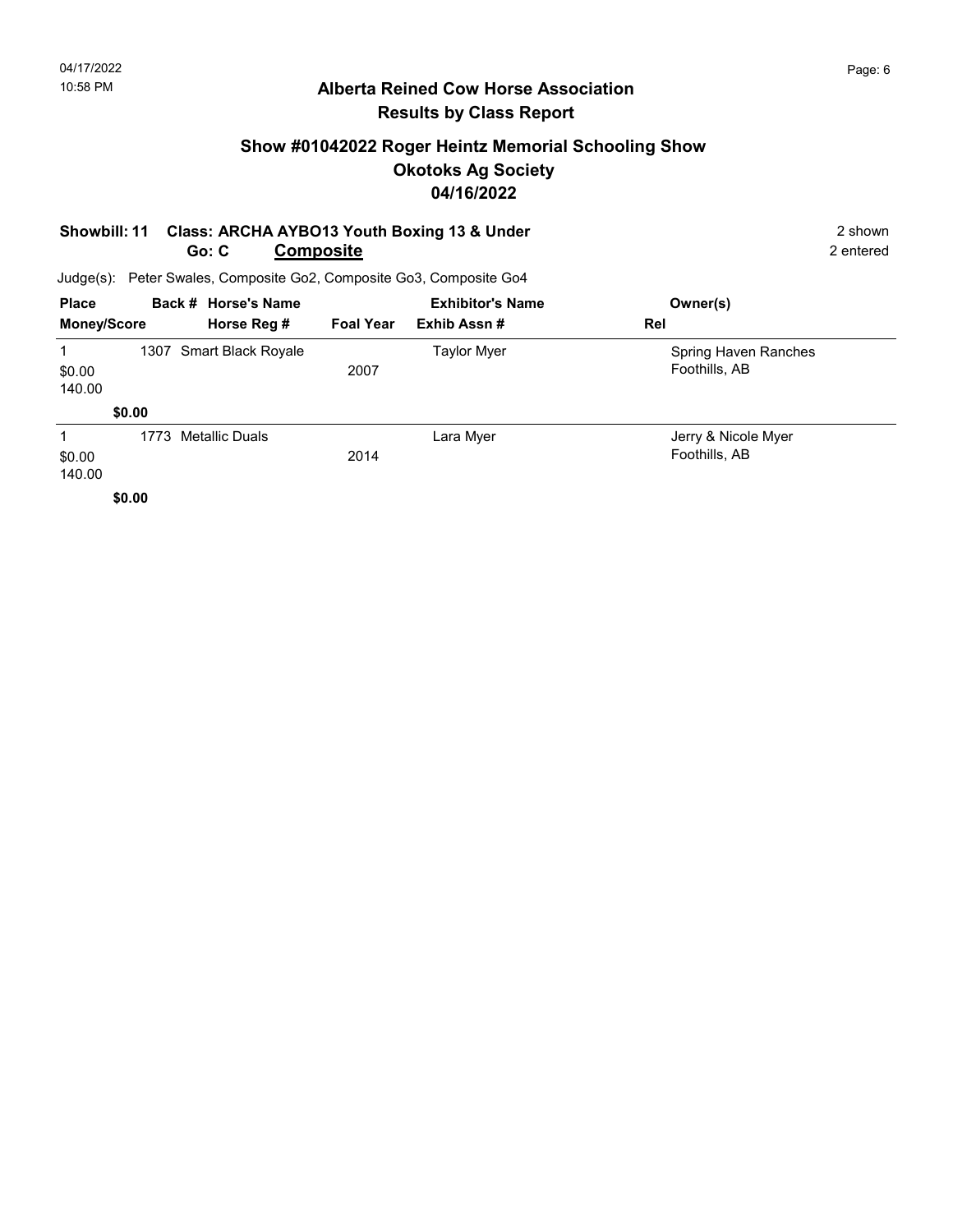# Show #01042022 Roger Heintz Memorial Schooling Show Okotoks Ag Society 04/16/2022

|                    | Showbill: 12 Class: ARCHA AYC Youth Cowhorse |                  |                                                                     |          | 1 shown   |
|--------------------|----------------------------------------------|------------------|---------------------------------------------------------------------|----------|-----------|
|                    | Go: C                                        | <b>Composite</b> |                                                                     |          | l entered |
|                    |                                              |                  | Judge(s): Peter Swales, Composite Go2, Composite Go3, Composite Go4 |          |           |
| <b>Place</b>       | Back # Horse's Name                          |                  | <b>Exhibitor's Name</b>                                             | Owner(s) |           |
| <b>Money/Score</b> | Horse Reg #                                  | <b>Foal Year</b> | Exhib Assn#                                                         | Rel      |           |
|                    | 1511 Peppermint Patty                        |                  | <b>Serenity Enders</b>                                              |          |           |
| \$0.00             |                                              |                  |                                                                     |          |           |

135.50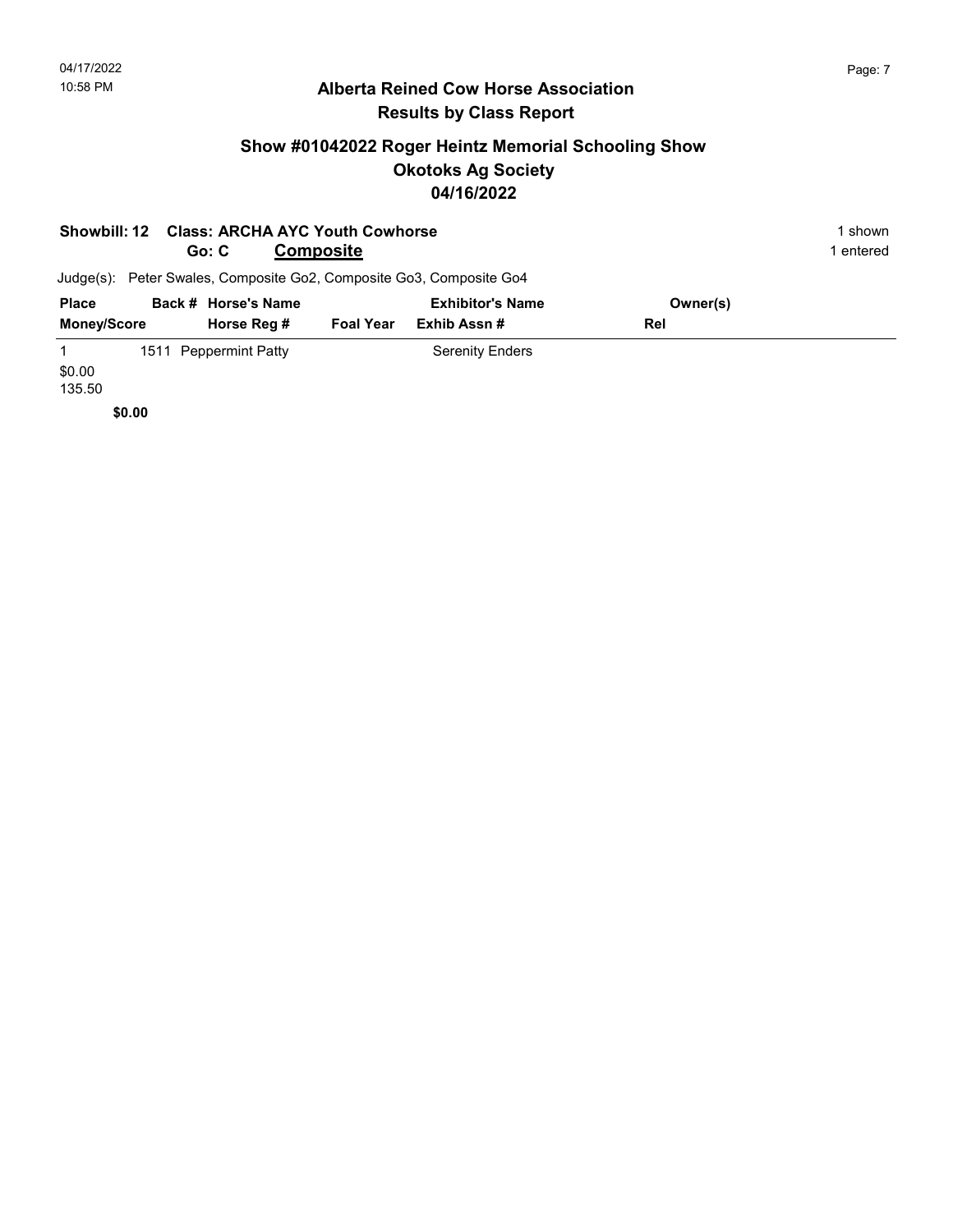# Show #01042022 Roger Heintz Memorial Schooling Show Okotoks Ag Society 04/16/2022

#### Showbill: 14 Class: ARCHA AOTR Open Two Rein WCH 3 shown 3 shown Go: C **Composite** 3 entered

| <b>Place</b>                       |             |  | Back # Horse's Name       |             | <b>Exhibitor's Name</b> | Owner(s)                     |  |
|------------------------------------|-------------|--|---------------------------|-------------|-------------------------|------------------------------|--|
| <b>Money/Score</b>                 | Horse Reg # |  | <b>Foal Year</b>          | Exhib Assn# | Rel                     |                              |  |
| 1<br>\$0.00<br>142.00              |             |  | 1424 Budlights Rachel     | 2016        | Clint C. Swales         | Katie Harvie<br>Nanton, AB   |  |
|                                    | \$0.00      |  |                           |             |                         |                              |  |
| $\overline{2}$<br>\$0.00<br>141.00 |             |  | 1539 CE Dual Rey Meow     | 2014        | Clint C. Swales         | Leslie Posein<br>Okotoks, AB |  |
|                                    | \$0.00      |  |                           |             |                         |                              |  |
| 9999<br>\$0.00<br>0.00             |             |  | 1132 A Lil Dirt Road Inem | 2016        | Clint C. Swales         | Becky Kimble                 |  |
|                                    | \$0.00      |  |                           |             |                         |                              |  |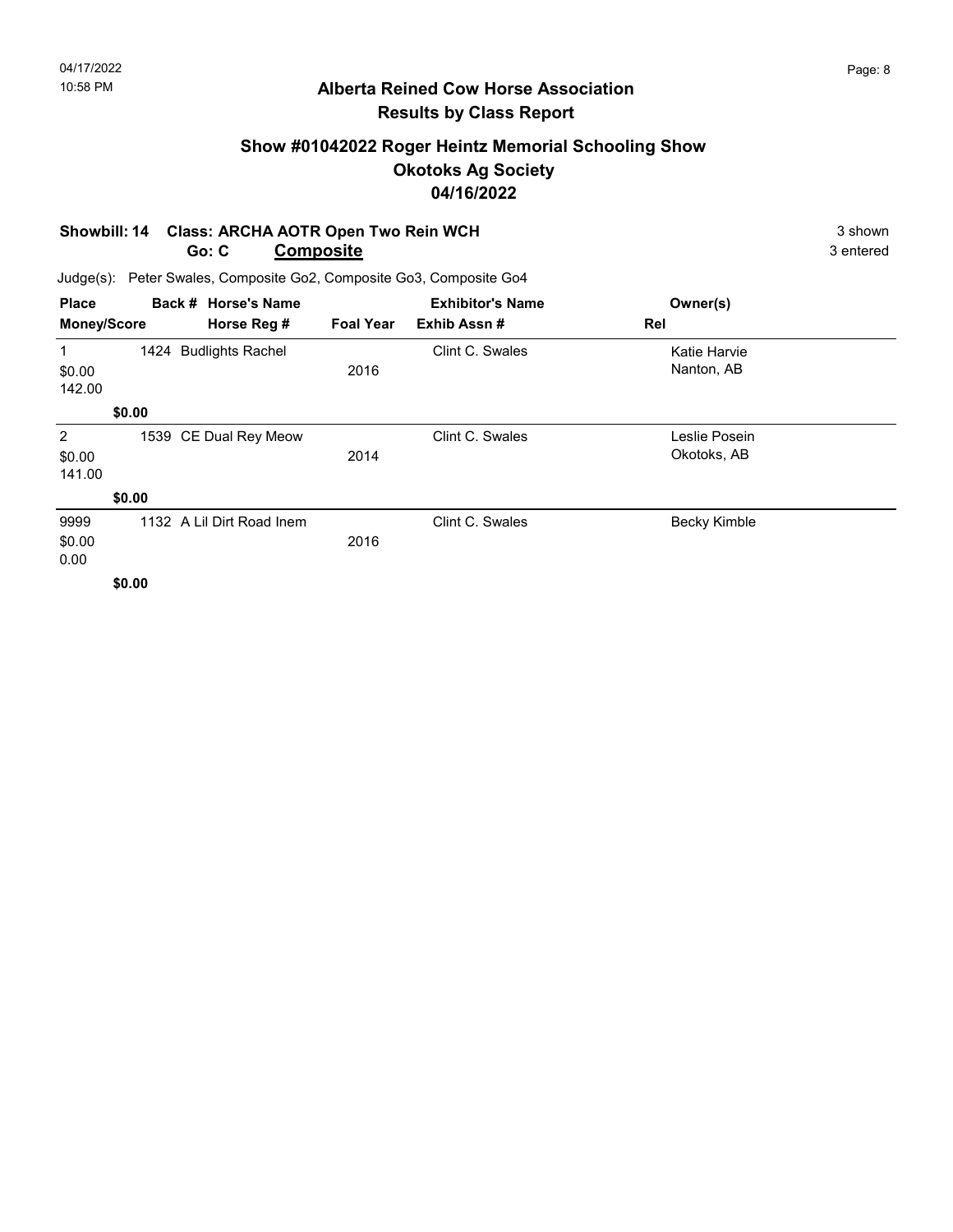# Show #01042022 Roger Heintz Memorial Schooling Show Okotoks Ag Society 04/16/2022

#### Showbill: 15 Class: ARCHA ANPH Non Pro Snaffle / Hackamore 4 Shown 4 shown Go: C Composite 6 entered

| <b>Place</b>       |        | Back # Horse's Name       |                  | <b>Exhibitor's Name</b><br>Exhib Assn# | Owner(s)<br>Rel      |  |
|--------------------|--------|---------------------------|------------------|----------------------------------------|----------------------|--|
| <b>Money/Score</b> |        | Horse Reg #               | <b>Foal Year</b> |                                        |                      |  |
| 1                  |        | 1243 BMP Starfire Pepinic |                  | Cody Heintz                            | Cody Heintz          |  |
| \$0.00             |        |                           | 2017             |                                        | Z Calgary, AB        |  |
| 136.50             |        |                           |                  |                                        |                      |  |
|                    | \$0.00 |                           |                  |                                        |                      |  |
| 2                  | 1273   | <b>Hundred Carat Chic</b> |                  | Cathy Spencer                          | <b>Cathy Spencer</b> |  |
| \$0.00             |        |                           | 2018             |                                        | 7 Coaldale, AB       |  |
| 131.50             |        |                           |                  |                                        |                      |  |
|                    | \$0.00 |                           |                  |                                        |                      |  |
| 3                  |        | 1826 Mr Blaze N Boon      |                  | Steele Depaoli                         | Becky Depaoli        |  |
| \$0.00             |        |                           | 2017             |                                        | Longview, AB         |  |
| 127.00             |        |                           |                  |                                        |                      |  |
|                    | \$0.00 |                           |                  |                                        |                      |  |
| 4                  |        | 1927 Tuf Not Wimpy        |                  | <b>Tian Wiens</b>                      | Chantel Jensen       |  |
| \$0.00             |        |                           |                  |                                        | Okotoks, AB          |  |
| 68.00              |        |                           |                  |                                        |                      |  |
|                    | \$0.00 |                           |                  |                                        |                      |  |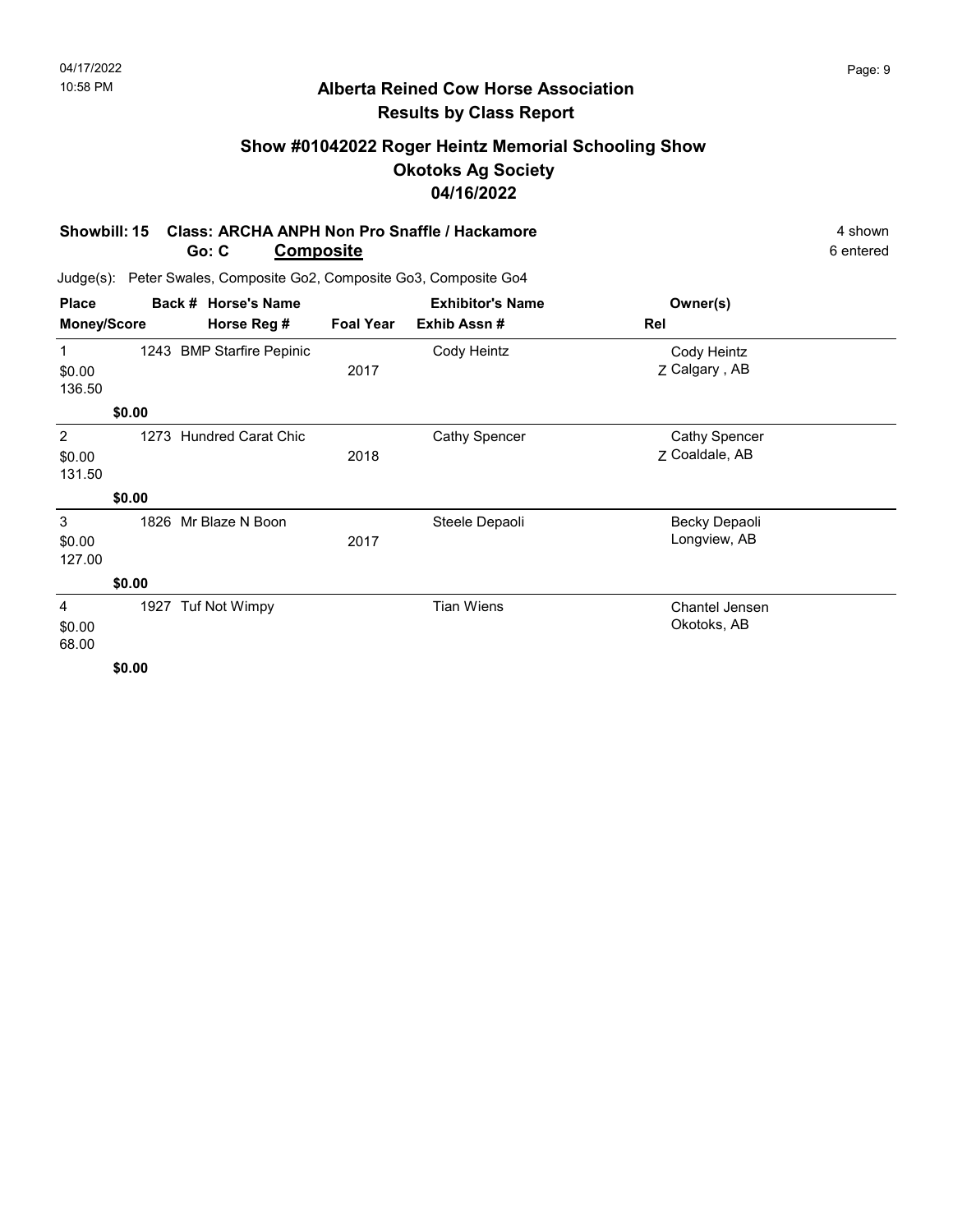# Show #01042022 Roger Heintz Memorial Schooling Show Okotoks Ag Society 04/16/2022

|                                    | <b>Class: ARCHA ANPTR Non Pro Two Rein</b><br>Showbill: 17<br><b>Composite</b><br>Go: C |                                                                     |                  |                         |                                  |  |  |
|------------------------------------|-----------------------------------------------------------------------------------------|---------------------------------------------------------------------|------------------|-------------------------|----------------------------------|--|--|
|                                    |                                                                                         | Judge(s): Peter Swales, Composite Go2, Composite Go3, Composite Go4 |                  |                         |                                  |  |  |
| <b>Place</b>                       |                                                                                         | Back # Horse's Name                                                 |                  | <b>Exhibitor's Name</b> | Owner(s)                         |  |  |
| <b>Money/Score</b>                 |                                                                                         | Horse Reg #                                                         | <b>Foal Year</b> | Exhib Assn#             | Rel                              |  |  |
| $\mathbf 1$<br>\$0.00<br>140.00    | 1641                                                                                    | Dalais Master Plan                                                  | 2012             | Johanne Bell            | JT Bell                          |  |  |
|                                    | \$0.00                                                                                  |                                                                     |                  |                         |                                  |  |  |
| $\overline{2}$<br>\$0.00<br>120.00 |                                                                                         | 1274 Cattolena Oak                                                  |                  | Kate Wedderburn         | Kirsty Wedderburn<br>Okotoks, AB |  |  |
|                                    | \$0.00                                                                                  |                                                                     |                  |                         |                                  |  |  |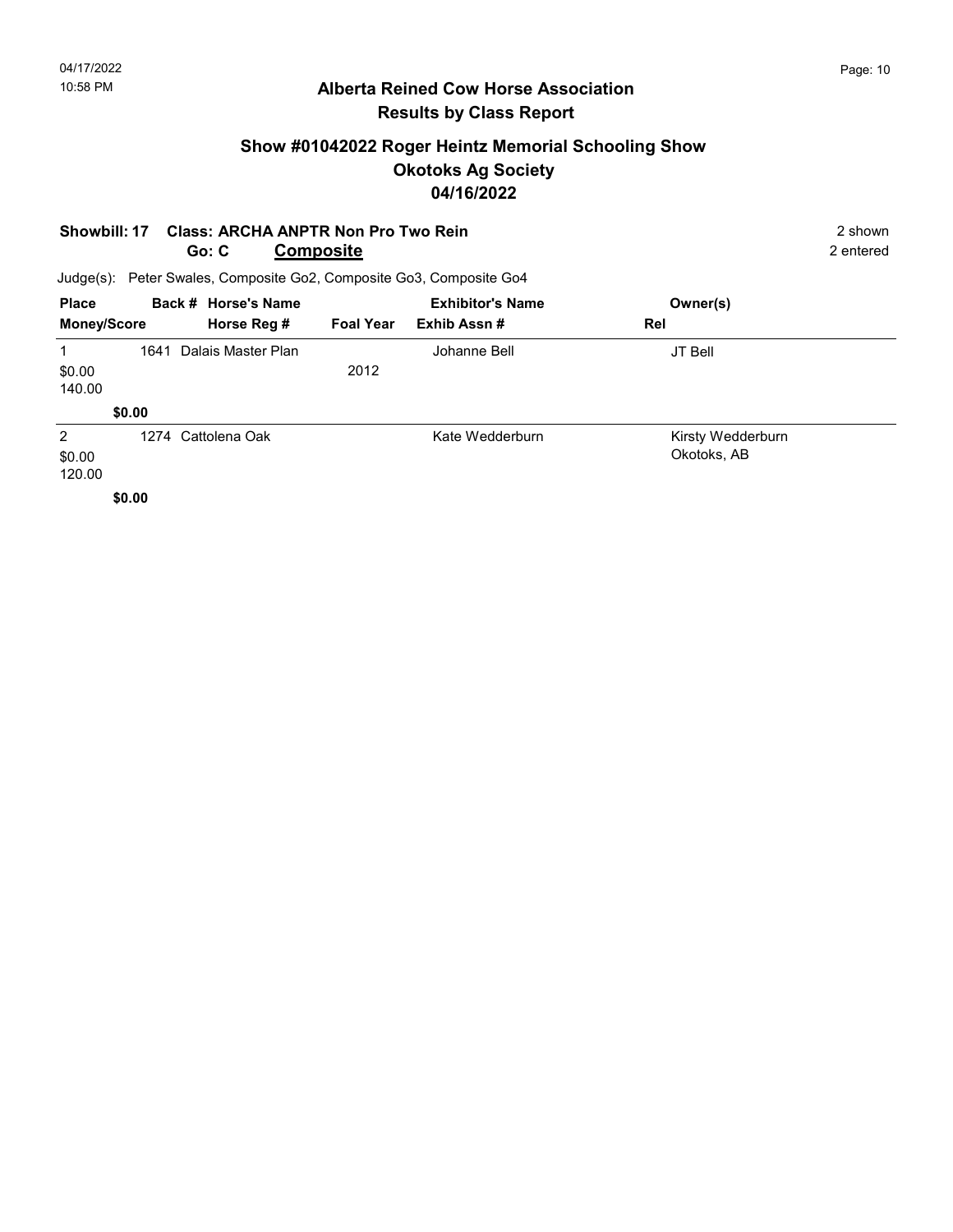# Show #01042022 Roger Heintz Memorial Schooling Show Okotoks Ag Society 04/16/2022

|       | Showbill: 18 Class: ARCHA AOH Open Snaffle Bit / Hackamore WCH      | 2 shown   |
|-------|---------------------------------------------------------------------|-----------|
| Go: C | Composite                                                           | 2 entered |
|       | Judge(s): Peter Swales, Composite Go2, Composite Go3, Composite Go4 |           |

| <b>Place</b>       |        | Back # Horse's Name    |                  | <b>Exhibitor's Name</b> | Owner(s)        |  |
|--------------------|--------|------------------------|------------------|-------------------------|-----------------|--|
| <b>Money/Score</b> |        | Horse Reg #            | <b>Foal Year</b> | Exhib Assn#             | Rel             |  |
| 1                  |        | 1404 Lookin At Blu Rey |                  | Clint C. Swales         | Jerry Sawley    |  |
| \$0.00             |        |                        | 2018             |                         |                 |  |
| 144.50             |        |                        |                  |                         |                 |  |
|                    | \$0.00 |                        |                  |                         |                 |  |
| $\overline{2}$     |        | 1420 Duck Duck Dually  |                  | <b>Tyler Albrecht</b>   | Savannah Rumary |  |
| \$0.00             |        |                        | 2018             |                         |                 |  |
| 143.50             |        |                        |                  |                         |                 |  |
|                    | \$0.00 |                        |                  |                         |                 |  |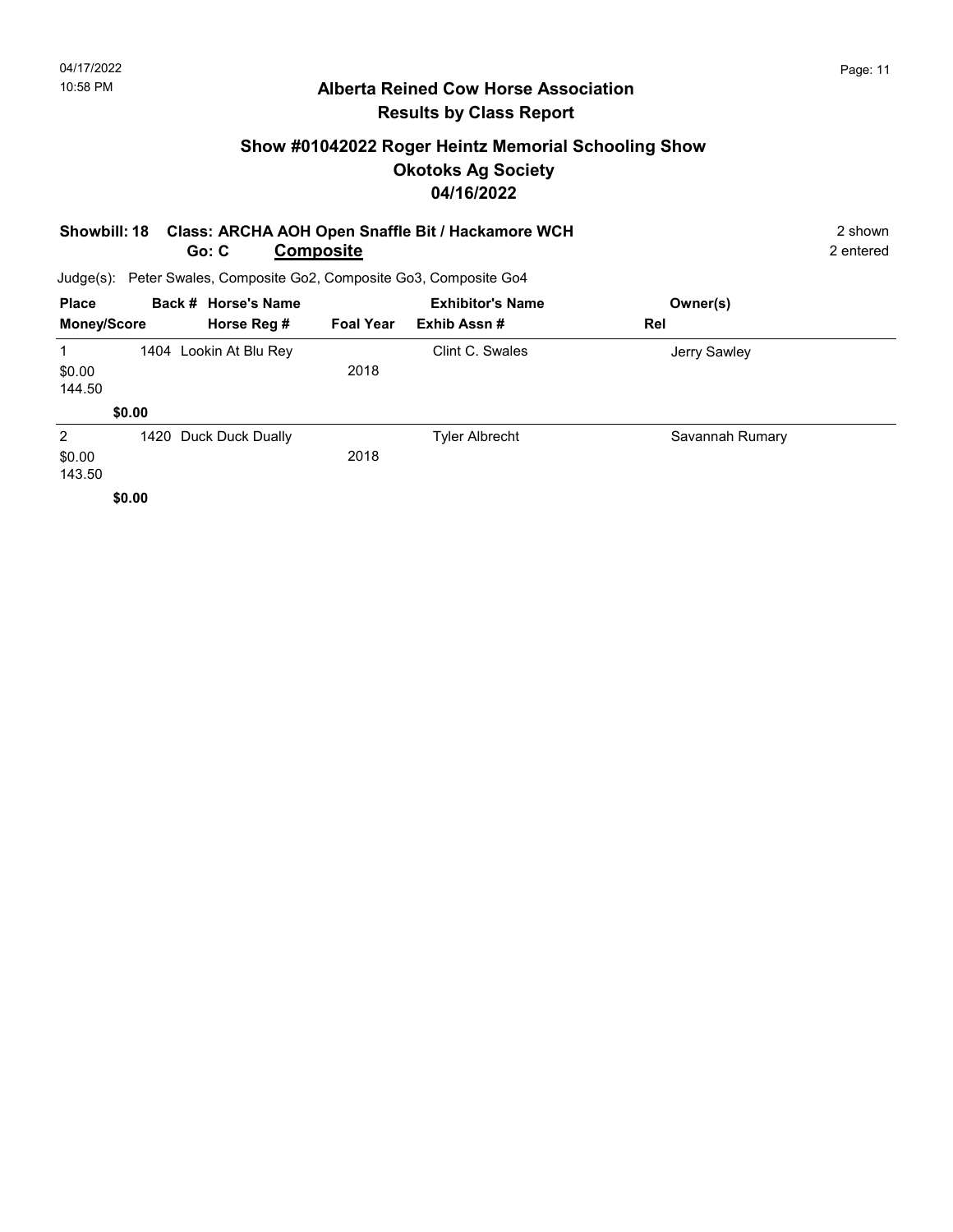# Show #01042022 Roger Heintz Memorial Schooling Show Okotoks Ag Society 04/16/2022

#### Showbill: 19 Class: ARCHA ANPB Non Pro Bridle WCH 3 shown 3 shown Go: C **Composite** 4 entered

| <b>Place</b>          |        | Back # Horse's Name             |             | <b>Exhibitor's Name</b> | Owner(s)                              |
|-----------------------|--------|---------------------------------|-------------|-------------------------|---------------------------------------|
| <b>Money/Score</b>    |        | Horse Reg #<br><b>Foal Year</b> | Exhib Assn# | Rel                     |                                       |
| 1<br>\$0.00<br>144.00 | 1773   | <b>Metallic Duals</b>           | 2014        | Nicole Myer             | Jerry & Nicole Myer<br>Foothills, AB  |
|                       | \$0.00 |                                 |             |                         |                                       |
| 2<br>\$0.00<br>139.50 | 1335   | <b>Allies Star</b>              | 2011        | Doreen Koroluk          | Doreen Koroluk<br>Calgary, AB         |
|                       | \$0.00 |                                 |             |                         |                                       |
| 3<br>\$0.00<br>68.50  | 1307   | Smart Black Royale              | 2007        | Jerry Myer              | Spring Haven Ranches<br>Foothills, AB |
|                       | \$0.00 |                                 |             |                         |                                       |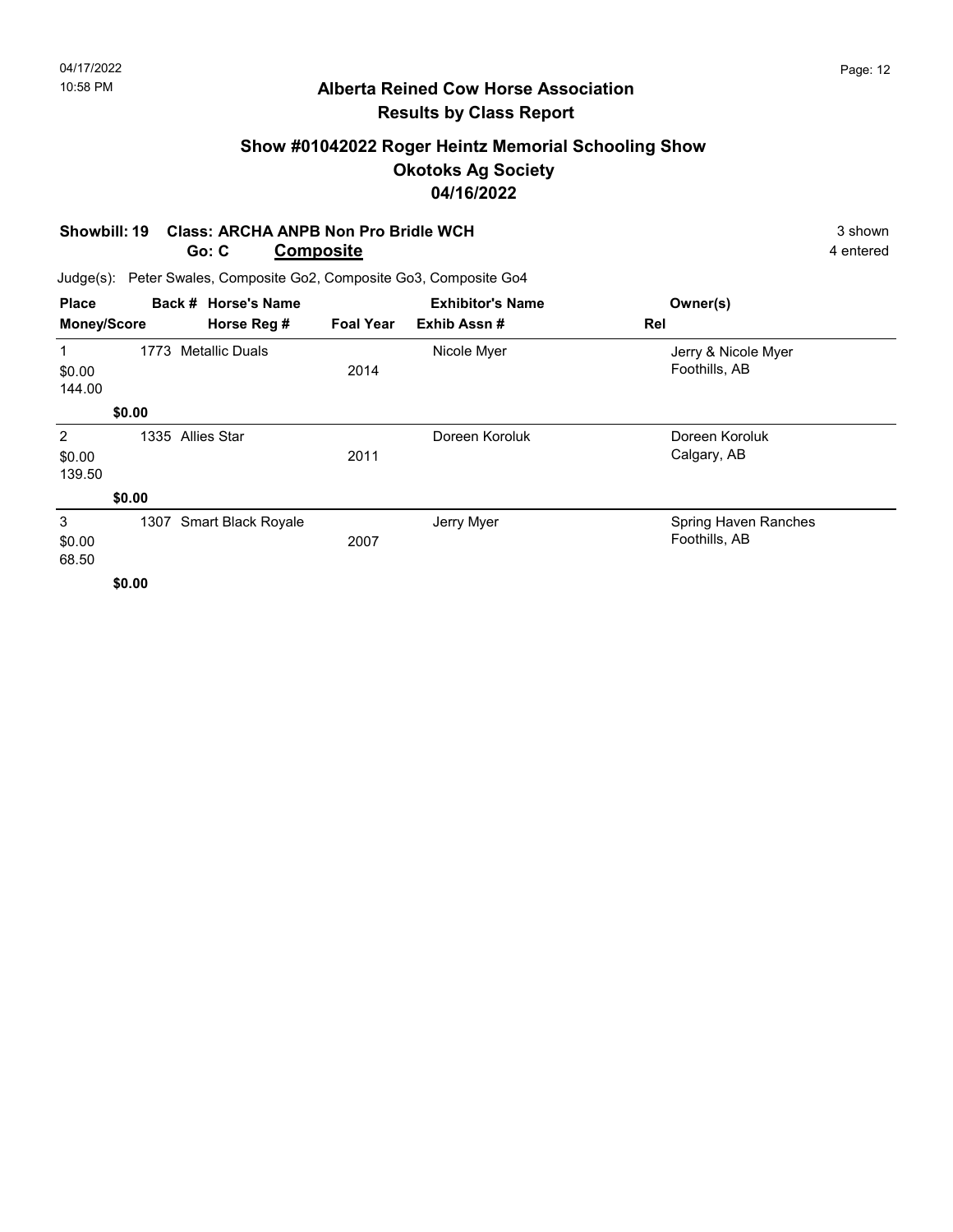# Show #01042022 Roger Heintz Memorial Schooling Show Okotoks Ag Society 04/16/2022

#### Showbill: 20 Class: ARCHA 2KLR \$2000 Limited Rider WCH 9 Shown 9 shown Go: C **Composite** 9 entered

| <b>Place</b>                        |        |                 | Back # Horse's Name       |                  | <b>Exhibitor's Name</b> | Owner(s)                            |
|-------------------------------------|--------|-----------------|---------------------------|------------------|-------------------------|-------------------------------------|
| Money/Score                         |        |                 | Horse Reg #               | <b>Foal Year</b> | Exhib Assn #            | Rel                                 |
| $\mathbf{1}$<br>\$0.00<br>140.50    |        |                 | 1376 Sindicat Woman       | 2016             | Kayleigh Albrecht       | Kayleigh Albrecht<br>Z Trochu, AB   |
|                                     | \$0.00 |                 |                           |                  |                         |                                     |
| $\overline{2}$<br>\$0.00<br>138.00  |        |                 | 1212 California Tomcat    | 2017             | Steele Depaoli          | Luree Williamson<br>Bragg Creek, AB |
|                                     | \$0.00 |                 |                           |                  |                         |                                     |
| $\mathbf{3}$<br>\$0.00<br>136.00    |        |                 | 1944 Leopards Choice      |                  | Liam O'Brien            | Liam O'Brien<br>Z Okotoks, AB       |
|                                     | \$0.00 |                 |                           |                  |                         |                                     |
| 4<br>\$0.00<br>135.00               |        | 1488 Kiss A Cat |                           | 2013             | Peter Monod             | Peter Monod<br>Z Banff, AB          |
|                                     | \$0.00 |                 |                           |                  |                         |                                     |
| 5<br>\$0.00<br>134.50               |        |                 | 1939 Cee Le Boon          | 2007             | Jackie Burns            | Jackie & Macleod; Terry Burns       |
|                                     | \$0.00 |                 |                           |                  |                         |                                     |
| 6<br>\$0.00<br>131.50               |        |                 | 1094 Heza Dualin For Cash | 2017             | Niki Flundra            | Niki Flundra<br>Z Pincher Creek, AB |
|                                     | \$0.00 |                 |                           |                  |                         |                                     |
| $\overline{7}$<br>\$0.00<br>131.00  |        |                 | 1036 KQH Decks Leo Dude   | 2010             | Wolter Van Der Kamp     | Katie Ottenbreit                    |
|                                     | \$0.00 |                 |                           |                  |                         |                                     |
| $7\overline{ }$<br>\$0.00<br>131.00 |        |                 | 1187 Bsf Scratchnsilk     | 2010             | Jennifer Soltys         |                                     |
|                                     | \$0.00 |                 |                           |                  |                         |                                     |
| 9<br>\$0.00<br>130.00               |        |                 | 1729 Whiskeys Son Playgun | 2017             | Pamela Vancuren         | Pamela Didier                       |
|                                     | \$0.00 |                 |                           |                  |                         |                                     |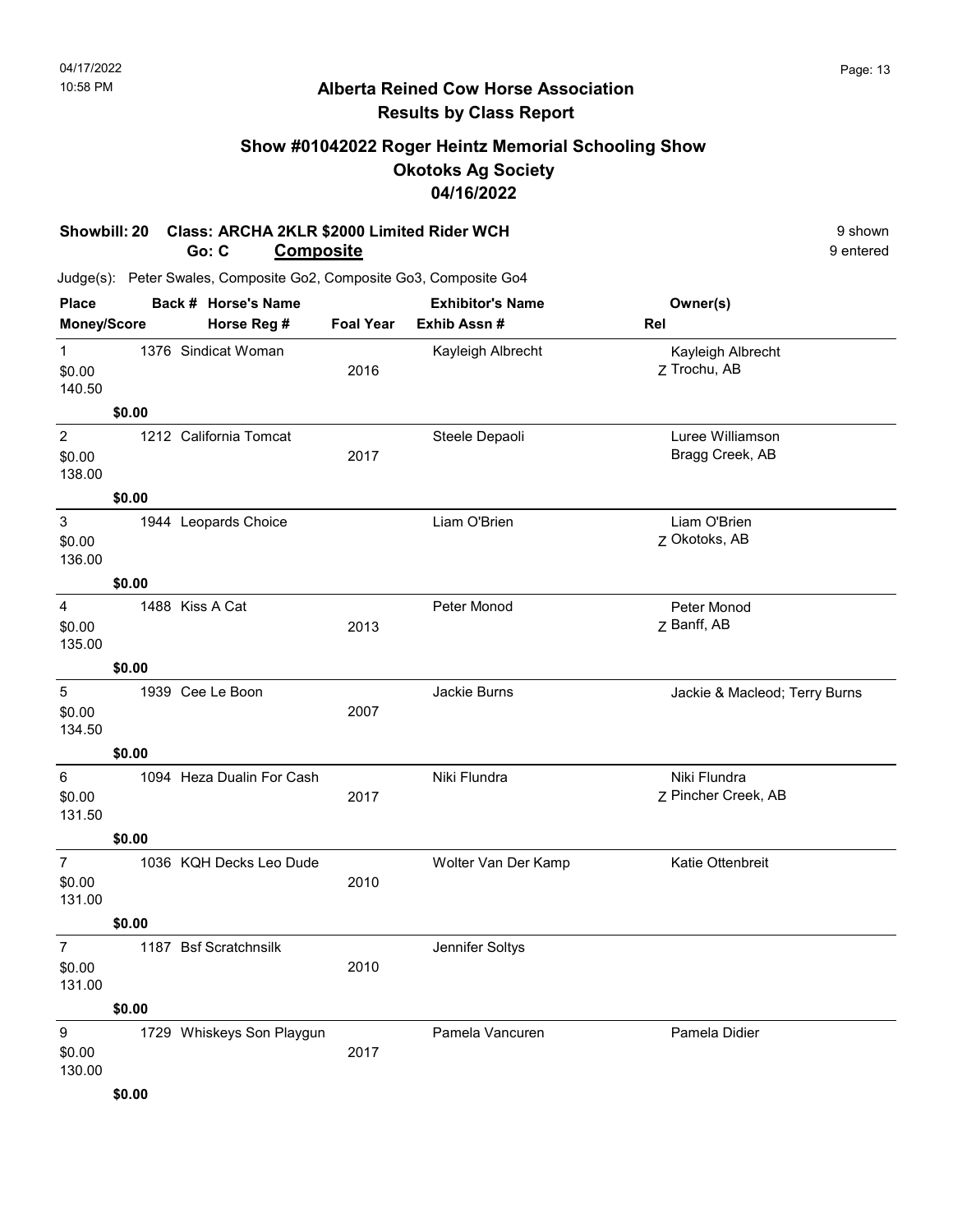# Show #01042022 Roger Heintz Memorial Schooling Show Okotoks Ag Society 04/16/2022

Showbill: 65 Class: ARCHA ABD Box Drive 4 Shown 4 shown

|                       |                               | Go: C                                                     | <b>Composite</b> |                                       | 4 entered                     |  |  |
|-----------------------|-------------------------------|-----------------------------------------------------------|------------------|---------------------------------------|-------------------------------|--|--|
| Judge(s):             |                               | Peter Swales, Composite Go2, Composite Go3, Composite Go4 |                  |                                       |                               |  |  |
| <b>Place</b>          |                               | Back # Horse's Name                                       |                  | <b>Exhibitor's Name</b>               | Owner(s)                      |  |  |
| Money/Score           |                               | Horse Reg #                                               | <b>Foal Year</b> | Exhib Assn#                           | Rel                           |  |  |
|                       | 1017                          | <b>Gin With A Lil Twist</b>                               |                  | Leeanne Lote                          | Leeanne Lote                  |  |  |
| \$0.00<br>135.50      |                               | AQHA - 5347525                                            | 2010             |                                       | Ζ                             |  |  |
|                       | \$0.00                        |                                                           |                  |                                       |                               |  |  |
| 2<br>\$0.00<br>129.50 | 1333                          | Shining For Nu Chex                                       |                  | Joanne Peters                         | Joanne Peters<br>Ζ            |  |  |
|                       | \$0.00                        |                                                           |                  |                                       |                               |  |  |
| 3<br>\$0.00<br>65.00  | 1080                          | Shiney Nu Guns<br>AQHA - 5813829                          | 2017             | Gord Robinson<br><b>NRCHA - 22072</b> | Gord Robinson<br>7 Granum, AB |  |  |
| \$0.00                |                               |                                                           |                  |                                       |                               |  |  |
| 4<br>\$0.00<br>60.00  | $\bullet$ $\bullet$ $\bullet$ | 1496 Yahoo Casino Royalle                                 |                  | Jacquie McArthur                      | <b>Mcarthur Stud Farm</b>     |  |  |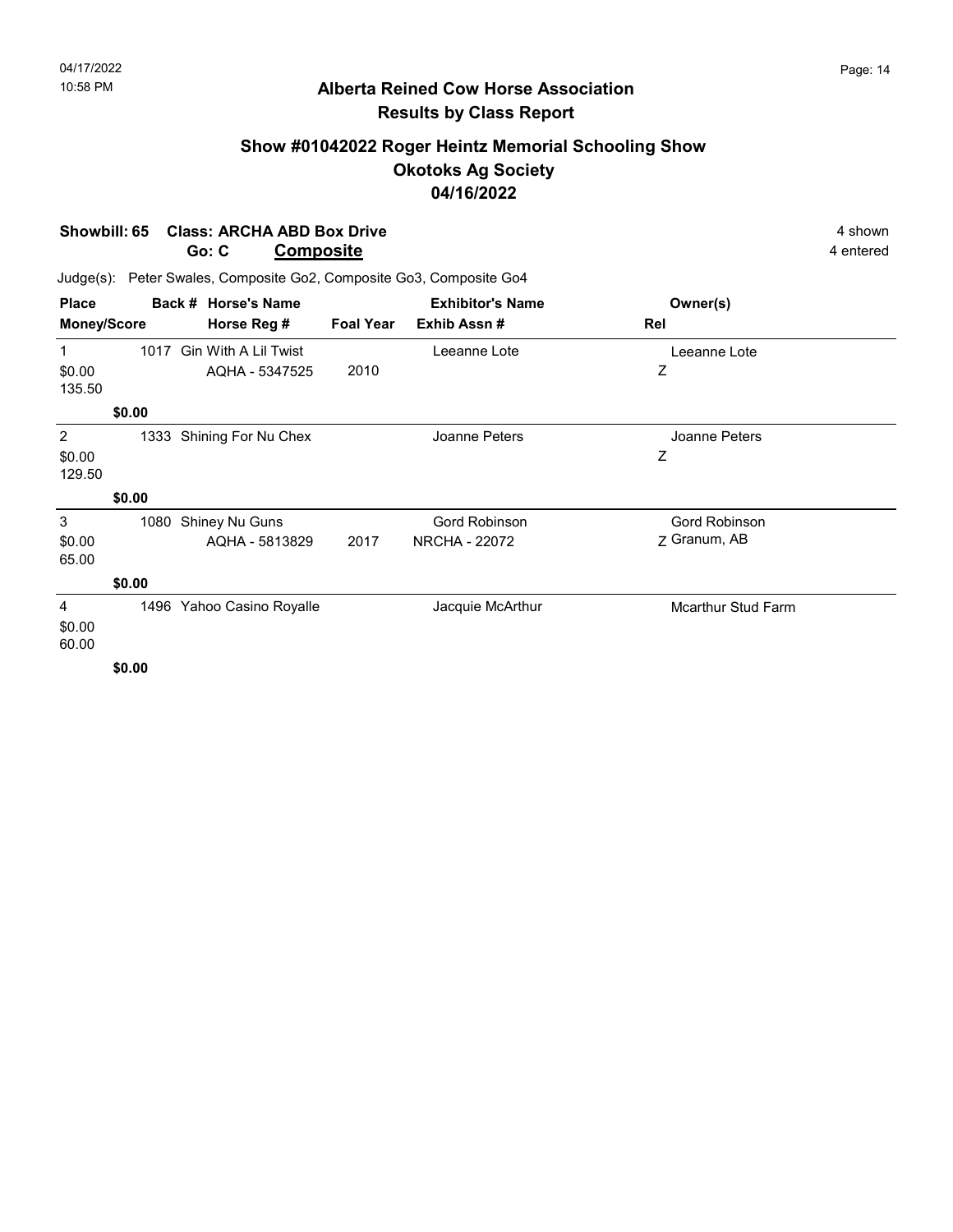# Show #01042022 Roger Heintz Memorial Schooling Show Okotoks Ag Society 04/16/2022

| Showbill: 182 Class: ARCHA ALOH Limited Open Snaffle Bit/Hackamore |           |           |
|--------------------------------------------------------------------|-----------|-----------|
| Go: C                                                              | Composite | 4 entered |

| <b>Place</b>                      | Back # Horse's Name |                             | <b>Exhibitor's Name</b> |                   | Owner(s)                        |  |
|-----------------------------------|---------------------|-----------------------------|-------------------------|-------------------|---------------------------------|--|
| <b>Money/Score</b><br>Horse Reg # |                     | <b>Foal Year</b>            | Exhib Assn#             | Rel               |                                 |  |
| $\mathbf{1}$                      |                     | 1080 Shiney Nu Guns         |                         | laian Durrell     | Gord Robinson                   |  |
| \$0.00<br>139.00                  |                     |                             | 2017                    |                   | Granum, AB                      |  |
|                                   | \$0.00              |                             |                         |                   |                                 |  |
| 2<br>\$0.00<br>134.50             |                     | 1634 Prince Picasso         | 2018                    | Clayton Agar      | Clayton Agar<br>Z Lundbreck, AB |  |
|                                   | \$0.00              |                             |                         |                   |                                 |  |
| 3<br>\$0.00<br>125.50             | 1039                | <b>Metallic Handle Bars</b> |                         | <b>Riley Babb</b> | lan Durrell                     |  |
|                                   | \$0.00              |                             |                         |                   |                                 |  |
| 9999<br>\$0.00<br>0.00            | 1619                | Metallic Cat Ichi           | 2018                    | Matt Gingras      | John Krug                       |  |
|                                   | \$0.00              |                             |                         |                   |                                 |  |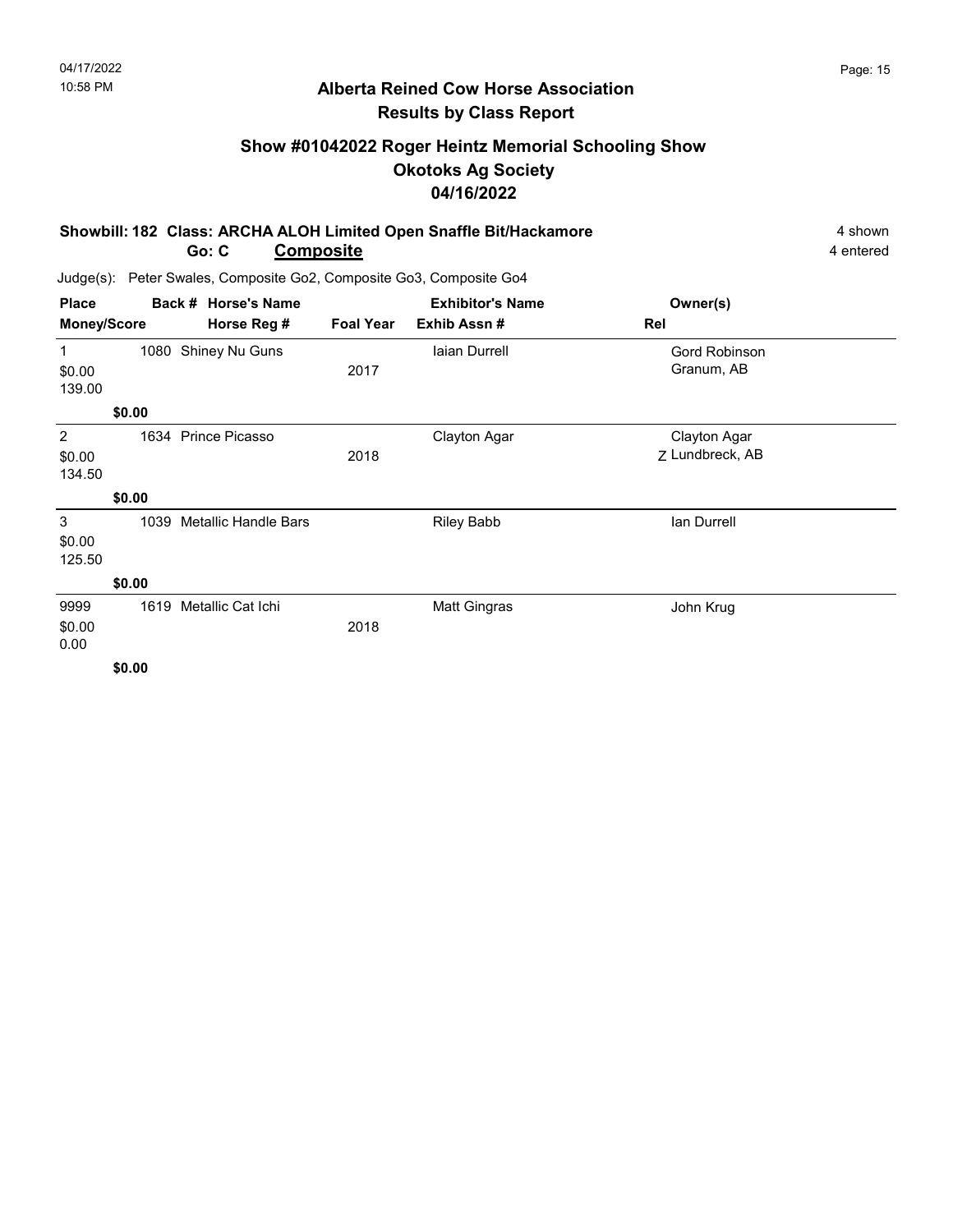# Show #01042022 Roger Heintz Memorial Schooling Show Okotoks Ag Society 04/16/2022

#### Showbill: 192 Class: ARCHA ALNPB \$7500 Limited Non Pro Bridle 4 Shown 4 shown Go: C **Composite** 4 entered

Judge(s): Peter Swales, Composite Go2, Composite Go3, Composite Go4

| Owner(s)                               |  |
|----------------------------------------|--|
| Rel                                    |  |
| <b>Bev Macmillan</b>                   |  |
|                                        |  |
| Robyn Morrison<br>Z High River, AB     |  |
|                                        |  |
| <b>Cathy Spencer</b><br>Z Coaldale, AB |  |
|                                        |  |
| Savannah Rumary                        |  |
|                                        |  |